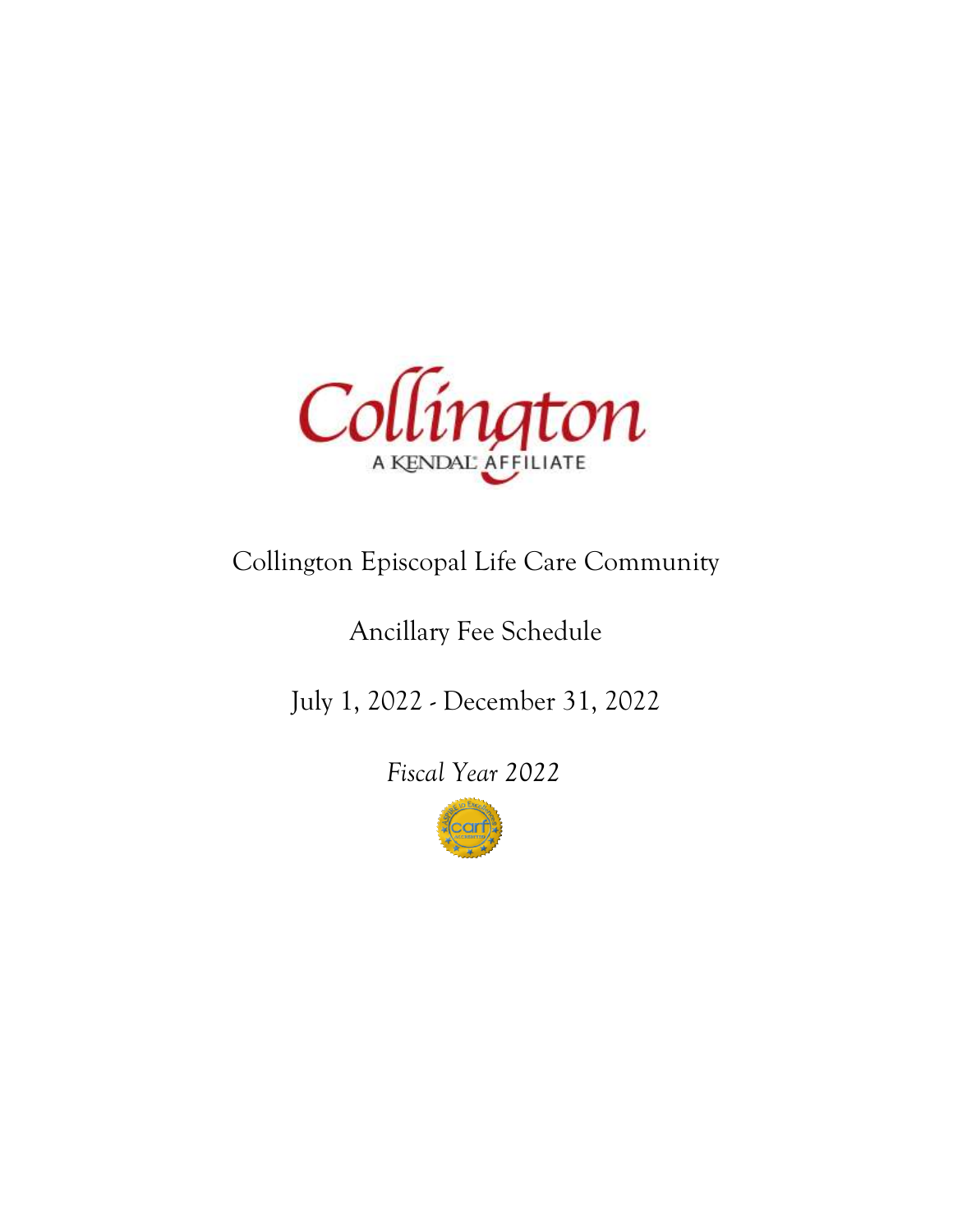## Schedule of Ancillary Charges - 2022

| <b>Salon 2226</b>                                      |                |           |  |
|--------------------------------------------------------|----------------|-----------|--|
| Salon Services are provided under contract by Salon PS |                |           |  |
| Shampoo                                                | \$             | 15.00     |  |
| The Body Builder                                       | \$             | 10.00     |  |
| Comb-Out, Touch-Up                                     | \$             | 15.00     |  |
| Shampoo & Set Package                                  | \$             | 32.00     |  |
| Shampoo Blow-dry & Curling iron                        | \$             | 34.00     |  |
| Shampoo, Set & Cut Package                             | \$             | 42.00     |  |
| Shampoo Cut Blow-dry & Curling Iron                    | \$             | 43.00     |  |
| <b>Heated Scalp Treatment</b>                          | \$             | 15.00     |  |
| <b>Women's Cut</b>                                     | $\mathfrak{L}$ | 27.00     |  |
| Men's Cut                                              | \$             | 23.00     |  |
| Men's Clipper Cut                                      | $\mathfrak{L}$ | 15.00     |  |
| <b>Neck Trim</b>                                       | \$             | 10.00     |  |
| Wig Wash & Set                                         | $\mathfrak{L}$ | 23.00     |  |
| UpDo, Starting at                                      | \$             | 33.00     |  |
| Braids, Starting at                                    | \$             | 33.00     |  |
| Press & Curl Package                                   | \$             | 40.00     |  |
| <b>Single Process Color</b>                            | $\mathfrak{L}$ | 45.00     |  |
| <b>Temporary Color Rinse</b>                           | \$             | 9.00      |  |
| <b>Highlights</b>                                      |                | \$53 & up |  |
| Perm, includes set                                     | \$             | 75.00     |  |
| Hair Straightening Relaxer & Set Package               | \$             | 70.00     |  |
| Manicure                                               | \$             | 18.00     |  |
| Pedicure                                               | \$             | 38.00     |  |
| Polish Change/Nail Shaping                             | \$             | 11.00     |  |
| Women'a Cut and Shampoo Package                        | \$             | 32.00     |  |
| <b>Facial Grooming</b>                                 | \$             | 14.00     |  |
| Hair Removal Service (per service, lip or chin)        | \$             | 12.00     |  |
| Hair Removal Service (per service, brow)               | \$             | 12.00     |  |
| <b>High Value Shine</b>                                | \$             | 20.00     |  |
| <b>Toenail Clipping</b>                                | \$             | 20.00     |  |

Long hair, additional cost All Prices include taxes and gratuties.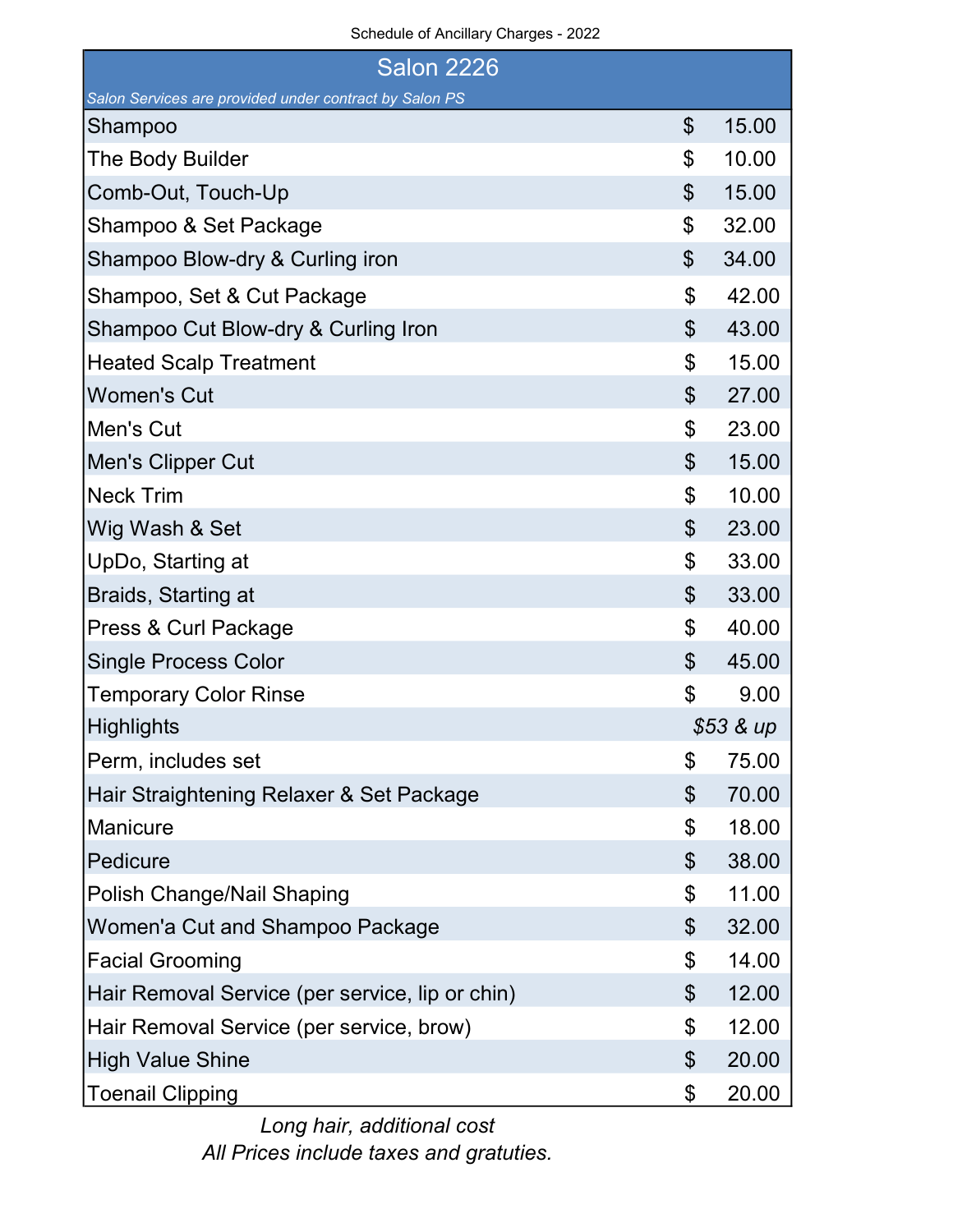| Schedule of Ancillary Charges - 2022 |  |  |
|--------------------------------------|--|--|

| <b>General Service Categories and Services Provided</b> | Charge as of<br>7/1/2022    | Per                                                                                                                     |  |  |  |  |
|---------------------------------------------------------|-----------------------------|-------------------------------------------------------------------------------------------------------------------------|--|--|--|--|
| <b>Copy Services and Mailing/Delivery</b>               |                             |                                                                                                                         |  |  |  |  |
| Copy Services - Black & White                           | \$                          | 0.15 Per page/ per side copied                                                                                          |  |  |  |  |
| Copy Services - Color                                   | \$                          | 0.35 Per page/ per side copied                                                                                          |  |  |  |  |
| Delivery - Package/Groceries - by request               | \$                          | 5.00 Per one person delivery, minimum, on campus only                                                                   |  |  |  |  |
| Delivery - Package/Groceries - after 48 hours           | $$10.00 - $25.00$           | Multi person delivery, minimum, on campus only                                                                          |  |  |  |  |
| Ream of Paper                                           | \$                          | 5.00 Per ream                                                                                                           |  |  |  |  |
| Overnight Mail                                          | Cost of delivery            |                                                                                                                         |  |  |  |  |
| Post Office                                             | Cost of postage or supplies |                                                                                                                         |  |  |  |  |
| <b>Communications &amp; IT</b>                          |                             |                                                                                                                         |  |  |  |  |
| <b>Fax Services</b>                                     | \$                          | 1.00 Per page sent or received                                                                                          |  |  |  |  |
| International Fax                                       | \$                          | 4.00 Per page sent or received                                                                                          |  |  |  |  |
| Personal computer - troubleshooting                     | \$<br>50.00                 | Per hour Availability subject to change, services not<br>available at all times, and are limited in scope               |  |  |  |  |
| <b>Guest Rooms</b> (subject to availability)            |                             |                                                                                                                         |  |  |  |  |
| Guest Room Charges, excludes meals                      | \$                          | 100.00 Studio, Brandywine or One bedroom                                                                                |  |  |  |  |
| Guest Room - Pet Fee                                    | \$                          | 50.00 Per night, small approved pet                                                                                     |  |  |  |  |
| Cots or Crib                                            | \$                          | 25.00 Each per night                                                                                                    |  |  |  |  |
| <b>Health Center</b>                                    |                             |                                                                                                                         |  |  |  |  |
| Medicare Inpatient Coinsurance                          | \$194.50                    | Per Day as of 1/1/2022 - Adjusted from time to time by<br><b>CMS</b>                                                    |  |  |  |  |
| <b>Health Center Supplies</b>                           |                             | Varies See the Health Center Administrator                                                                              |  |  |  |  |
| Transition Fee (Health Center)^                         |                             | \$213.00 - \$335.00 Per day, based on level of care and accommodation                                                   |  |  |  |  |
| Long Term Care Insurance claim support                  | \$                          | 25.00   Initial claim and re-certification                                                                              |  |  |  |  |
| <b>Fitness Center Services</b>                          |                             |                                                                                                                         |  |  |  |  |
| One on One Session                                      | \$<br>20.00                 | Per 30 minute Session                                                                                                   |  |  |  |  |
| <b>Fitness Assessment and Plan</b>                      | \$                          | 40.00 Per Evaluation                                                                                                    |  |  |  |  |
| Transportation                                          |                             |                                                                                                                         |  |  |  |  |
| Regularly scheduled shuttle to doctor or dentist        | \$<br>20.00                 | Round trip                                                                                                              |  |  |  |  |
| Individually scheduled transportation                   | \$<br>30.00                 | Per hour, plus \$0.62 per mile, plus \$6.25. per 15<br>minutes or part thereof                                          |  |  |  |  |
| Round trip transportation to Annapolis                  | \$<br>50.00                 | With 72 hours notice; less than 72 hours notice, if<br>available, \$25/hr plus \$.62/mile, and \$6.25/per 15<br>minutes |  |  |  |  |
| <b>Special Trip</b>                                     | \$<br>20.00                 | Round trip                                                                                                              |  |  |  |  |
| <b>Transportation to Kaiser</b>                         | \$<br>15.00                 | Round trip                                                                                                              |  |  |  |  |
| Trip cancellation fee                                   | \$<br>25.00                 | With less than 48 hours notice of cancellation                                                                          |  |  |  |  |

^Applicable only to those residents with a Transition Agreement (restricted Type A or Type C fee-for-service)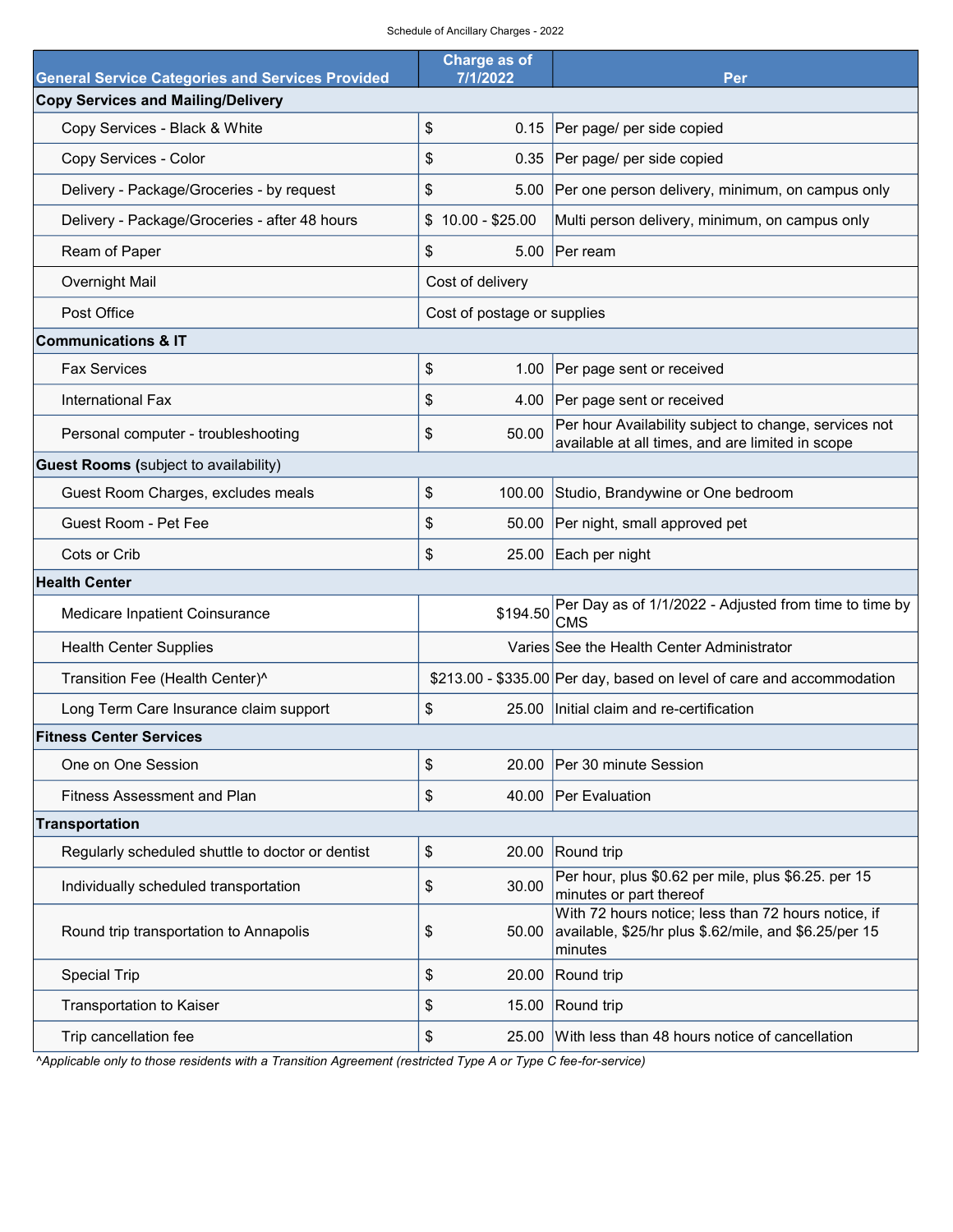| <b>Main Dining Room</b>                                 |                           | Charge as of<br>7/1/2022 |
|---------------------------------------------------------|---------------------------|--------------------------|
| <b>Resident Meals</b>                                   | $\boldsymbol{\mathsf{S}}$ | 10.00                    |
| <b>Resident Guest Breakfast</b>                         | $\mathfrak{P}$            | 10.00                    |
| <b>Resident Guest Lunch</b>                             | $\mathfrak{S}$            | 18.00                    |
| <b>Resident Guest Dinner</b>                            | $\mathfrak{S}$            | 20.00                    |
| Resident Guest Holiday Brunch (no meal credit)          |                           | Priced by event          |
| <b>Meal Delivery</b>                                    | $\mathfrak{L}$            | 6.00                     |
| Catering                                                |                           | Priced by event          |
| <b>Registered Dietician Consultation</b>                | $\mathfrak{S}$            | 40.00                    |
| Collington Ivy Room - House Beer                        | $\mathfrak{S}$            | 4.25                     |
| Collington Ivy Room - House Wine - Premium              | $\mathfrak{P}$            | 5.50                     |
| Collington Ivy Room - House Wine                        | $\mathfrak{S}$            | 4.50                     |
| Collington Ivy Room - House Wine Bottle                 |                           | 8.50                     |
| Collington Ivy Room - Single Mixed Drink                | $\mathfrak{S}$            | 4.50                     |
| <b>Collington Ivy Room - Single Mixed Drink Premium</b> | $\mathfrak{L}$            | 6.00                     |
| Collington Ivy Room - House Cocktail                    | $\mathfrak{P}$            | 6.00                     |
| Collington Ivy Room - Premium Cocktail                  | \$                        | 8.00                     |
| <b>Collington Ivy Room - Specialty Drink</b>            |                           | Priced by drink          |
| Wine - As Available, priced by the bottle               |                           | <b>Market</b>            |

## Please Note:

\*The wine list and prices are subject to change without notice

\*The Maryland State Sales Tax for an Alcoholic beverage is 9%. The above price list does NOT include sales tax; the sales tax will be added to your bill.

\*In The Landing, items are individually priced and prices are subject to change without notice.